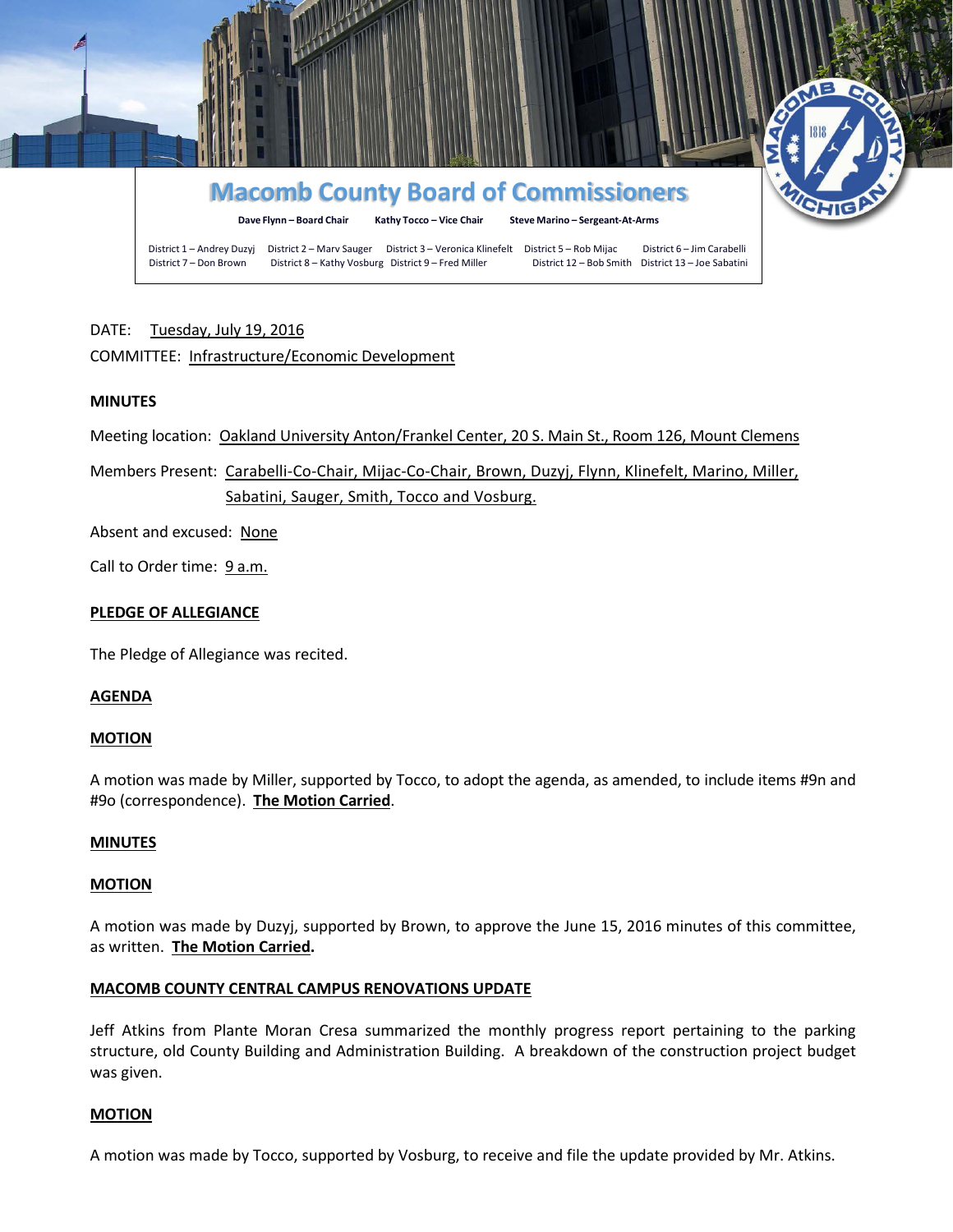# **Minutes of the Infrastructure/Economic Development Committee July 19, 2016 2**

The following commissioners spoke: Vosburg, Flynn, Carabelli and Sauger.

Chair Carabelli called for a vote on the motion and **The Motion Carried.**

# **BUDGET AMENDMENT-URBAN & COMMUNITY FORESTRY GRANT PROGRAM/DEPARTMENT OF PLANNING AND ECONOMIC DEVELOPMENT**

### **MOTION**

A motion was made by Flynn, supported by Miller, to forward to the Finance Committee a recommendation to approve a \$49,500 budget amendment under Department of Planning and Economic Development Planning Grants (Fund 361) for a Michigan Department of Natural Resources – Urban & Community Forestry Grant Program; further, this budget action addresses budgetary issues only. It does not constitute the Commission's approval of any County contract. If a contract requires Commission approval under the County's Contracting Policy or the County's Procurement Ordinance, such approval must be sought separately.

The following commissioners spoke: Brown, Duzyj, Vosburg, Miller and Carabelli.

Chair Carabelli called for a vote on the motion and **The Motion Carried with Duzyj voting "No."**

# **ANNUAL UPDATE ON SANILAC/ST. CLAIR CONSERVATION DISTRICT AND MACOMB CONSERVATION DISTRICT**

Joe Kautz, Administrator for Sanilac/St. Clair Conservation District, presented an annual report of Sanilac/St. Clair Conservation District. He provided a breakdown of the 48 contracts generated in the 2016 funding year and what was approved for that funding. He also explained how the St. Clair Conservation District has spent time servicing Macomb County with various programs and activities.

### **MOTION**

A motion was made by Brown, supported by Marino, to receive and file the annual update on Sanilac/St. Clair Conservation District and Macomb Conservation District.

The following commissioners spoke: Duzyj, Brown and Carabelli.

Chair Carabelli called for a vote on the motion and **The Motion Carried.**

### **CORRESPONDENCE**

### **MOTION**

A motion was made by Flynn, supported by Marino, to receive and file the following correspondence:

- a) 06-10-16 Correspondence from Enbridge RE: Support of Line 5
- b) SEMCOG and MAC "Pulse of the Region" Survey on Parks and Recreation
- c) 2016 Pavement Preservation Map
- d) Department of Roads Project Info Sheet: Schoenherr Road/14-15 Mile
- e) Department of Roads Project Info Sheet: W.P. Rosso Hwy/Jefferson Ave Intersection